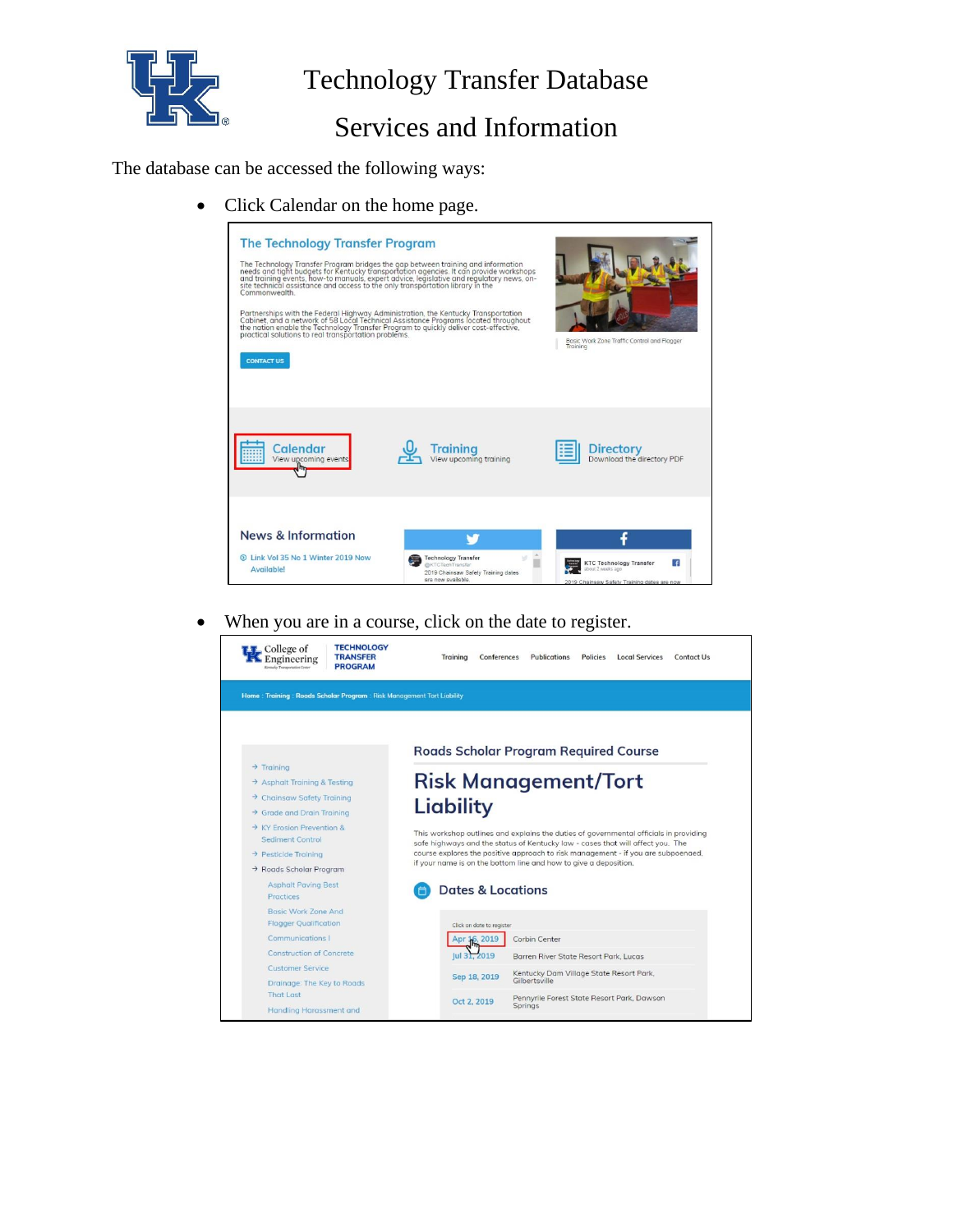#### Home Screen

From the home screen, you have the option to enter the Search, Calendar, Shopping Cart or Sign In. Choose the Sign In option first. Once you are signed in, you can browse courses through the Search or Calendar options.

\*An account is required to register for courses online. In addition, each attendee must have their own account using a unique email address.

|               | University of<br>Kentucky<br><b>Technology Transfer Program</b><br><b>Kentucky Transportation Center</b>                                                               |
|---------------|------------------------------------------------------------------------------------------------------------------------------------------------------------------------|
| Home          | Home<br>Ħ                                                                                                                                                              |
| Search        | Welcome to the course portal for the Technology Transfer Program.<br>Q<br>Courses can be found by using the Search or Calendar features on the left.                   |
| Calendar      | 黃<br>Registration is available online or by calling 800-432-0719.                                                                                                      |
| Shopping Cart | To return to the Technology Transfer website, click www.kyt2.com.<br>₩                                                                                                 |
| Sign in       | ⊷⊐                                                                                                                                                                     |
| University of | Copyright @ 2016 University of Kentucky<br>Kentuckv<br>Technology Transfer Program, 176 Raymond Building, Lexington, KY 40506<br><b>Centucky Transportation Center</b> |

You must be logged in before registering for classes. When you are logged into the database, the home screen offers additional options including, updating your contact details, and viewing your schedule, history, and credits.

|                         | University of<br><b>Technology Transfer Program</b><br>Kentucky<br><b>Kentucky Transportation Center</b>                                                                                |
|-------------------------|-----------------------------------------------------------------------------------------------------------------------------------------------------------------------------------------|
| amy.terry@uky.edu       |                                                                                                                                                                                         |
| Home                    | Home<br>A                                                                                                                                                                               |
| Search                  | Welcome to the course portal for the Technology Transfer Program.<br>$\alpha$<br>Courses can be found by using the Search or Calendar features on the left.                             |
| Calendar                | 扁<br>Registration is available online or by calling 800-432-0719.                                                                                                                       |
| Shopping Cart           | To return to the Technology Transfer website, click www.kyt2.com.<br>ਢ                                                                                                                  |
| <b>Update Details</b>   | $\bullet$                                                                                                                                                                               |
| <b>Current Schedule</b> | $\equiv$                                                                                                                                                                                |
| History                 |                                                                                                                                                                                         |
| <b>Credits</b>          | $\odot$                                                                                                                                                                                 |
| Sign off                | $\mathbf{G}$                                                                                                                                                                            |
|                         | University of<br>Kentucky<br>Copyright @ 2016 University of Kentucky<br>Technology Transfer Program, 176 Raymond Building, Lexington, KY 40506<br><b>Kentucky Transportation Center</b> |

Update Details: This will open a page for you to update your email, phone number, primary and billing addresses.

Current Schedule: This will show the upcoming classes you are currently registered to attend.

History: The History page will show the classes you have completed.

Credits: The credits you have received for taking classes will show up on this screen.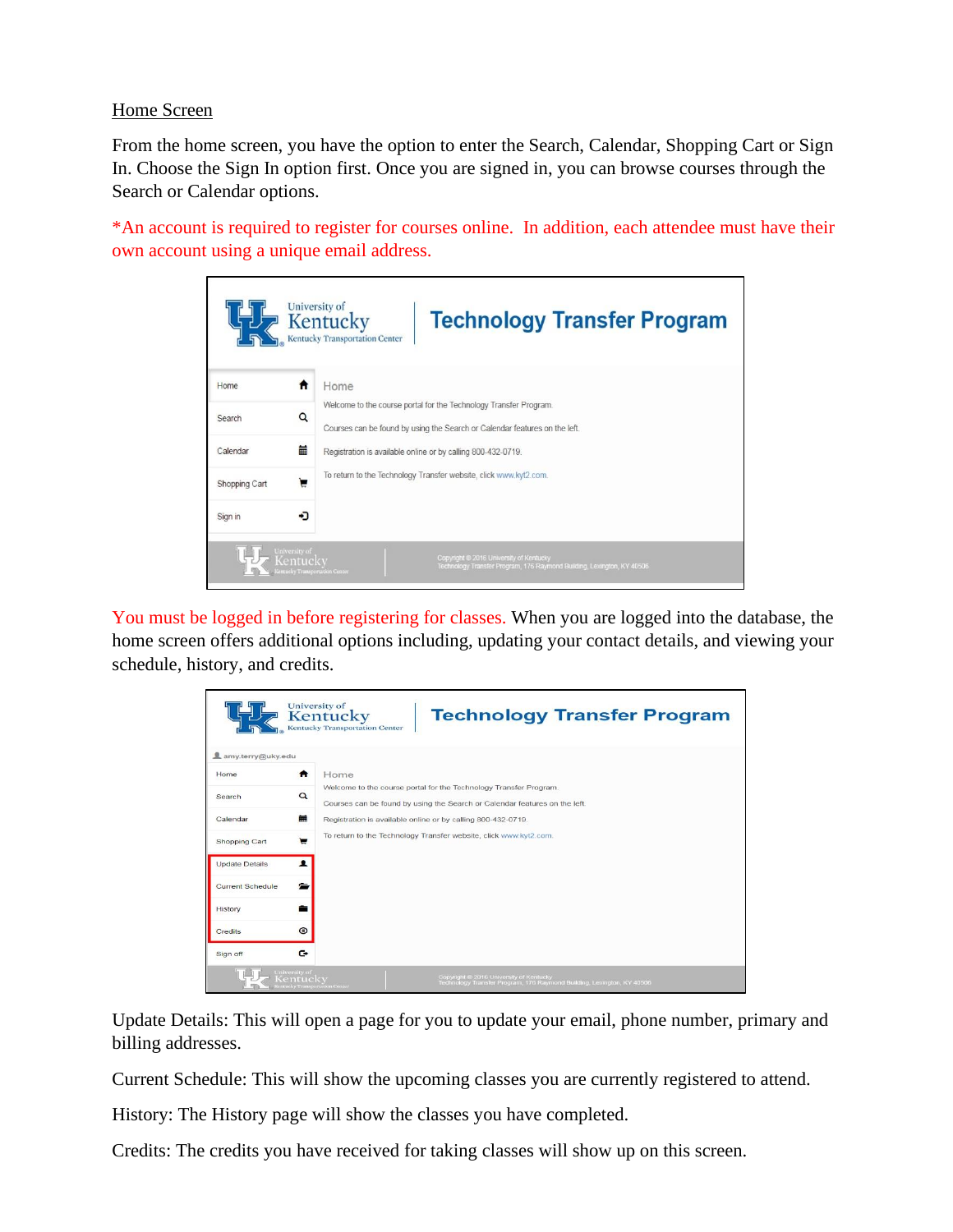#### Search Screen

You can search for a course by the keyword or course date. If you select the Search by Course or Program, additional search features are available. The Course feature lists courses offered by T2. For example, Basic Plan Reading or Van Driver Training. The Program feature lists the programs offered by T2. For example, Roads Scholar or Pesticide Training and Testing.

|                                                             | University of<br>Kentucky<br>Kentucky Transportation Center                                |                                         |                                                                        | <b>Technology Transfer Program</b> |
|-------------------------------------------------------------|--------------------------------------------------------------------------------------------|-----------------------------------------|------------------------------------------------------------------------|------------------------------------|
| ₳<br>Home                                                   | Search                                                                                     |                                         |                                                                        |                                    |
| Q<br>Search                                                 | To return to the Technology Transfer Program, click www.kyt2.com.<br><b>Keyword Search</b> |                                         |                                                                        |                                    |
| 盖<br>Calendar                                               | <b>Course Date</b>                                                                         | From                                    | 篇                                                                      |                                    |
| ਢ<br>Shopping Cart                                          |                                                                                            | To                                      | 篇                                                                      |                                    |
| ⇒า<br>Sign in                                               | Course                                                                                     |                                         |                                                                        | v                                  |
|                                                             | Program                                                                                    |                                         |                                                                        | v                                  |
|                                                             | <b>Search</b><br>Clear                                                                     | Close Search by Course or Program       |                                                                        |                                    |
|                                                             |                                                                                            |                                         |                                                                        |                                    |
| University of<br>Kentucky<br>Kentucky Transportation Center |                                                                                            | Copyright @ 2016 University of Kentucky | Technology Transfer Program, 176 Raymond Building, Lexington, KY 40506 |                                    |

#### Calendar Screen

This offers another way to search for courses by showing them in a calendar view.

| Home          | Calendar<br>Ħ                                                                                                          |     |                                                      |                                                            |                                                                                                               |           |                |                          |                |
|---------------|------------------------------------------------------------------------------------------------------------------------|-----|------------------------------------------------------|------------------------------------------------------------|---------------------------------------------------------------------------------------------------------------|-----------|----------------|--------------------------|----------------|
| Search        | An account is required to register for courses online.<br>Q<br>PLEASE NOTE: Each attendee must have their own account. |     |                                                      |                                                            |                                                                                                               |           |                |                          |                |
| Calendar      | Ħ<br>To return to the Technology Transfer Program website, click www.kyt2.com.                                         |     |                                                      |                                                            |                                                                                                               |           |                |                          |                |
| Shopping Cart | Keyword Search<br>►                                                                                                    |     |                                                      |                                                            |                                                                                                               |           |                |                          |                |
| Sign in       | Search<br>Clear<br>۰D                                                                                                  |     | Search by Course or Program                          |                                                            |                                                                                                               |           |                |                          |                |
|               |                                                                                                                        |     |                                                      |                                                            |                                                                                                               |           |                |                          |                |
|               | August 2019                                                                                                            |     |                                                      |                                                            |                                                                                                               | List View | Today          | $\overline{\phantom{a}}$ | ゝ              |
|               | Sun                                                                                                                    | Mon | Tue                                                  | Wed                                                        | Thu                                                                                                           | Fri       |                | Sat                      |                |
|               | 28                                                                                                                     | 29  | 30<br>Environmental<br><b>Awareness</b><br>07/30/19  | 31<br>Risk<br>Management/Tort<br><b>Liability 07/31/19</b> | <b>Traffic</b><br>Management<br><b>Through Signals</b><br>Signs, and<br><b>Markings</b>                       |           | $\overline{2}$ |                          | 3 <sup>2</sup> |
|               | 4                                                                                                                      | 5   | 6<br>The Americans with Disabilities Act<br>08/06/19 | $\overline{7}$                                             | 08/01/19<br>R<br><b>Basic Work Zone</b><br><b>Traffic Control</b><br>and Flagger<br>Qualification<br>08/08/19 |           | 9              |                          | 10             |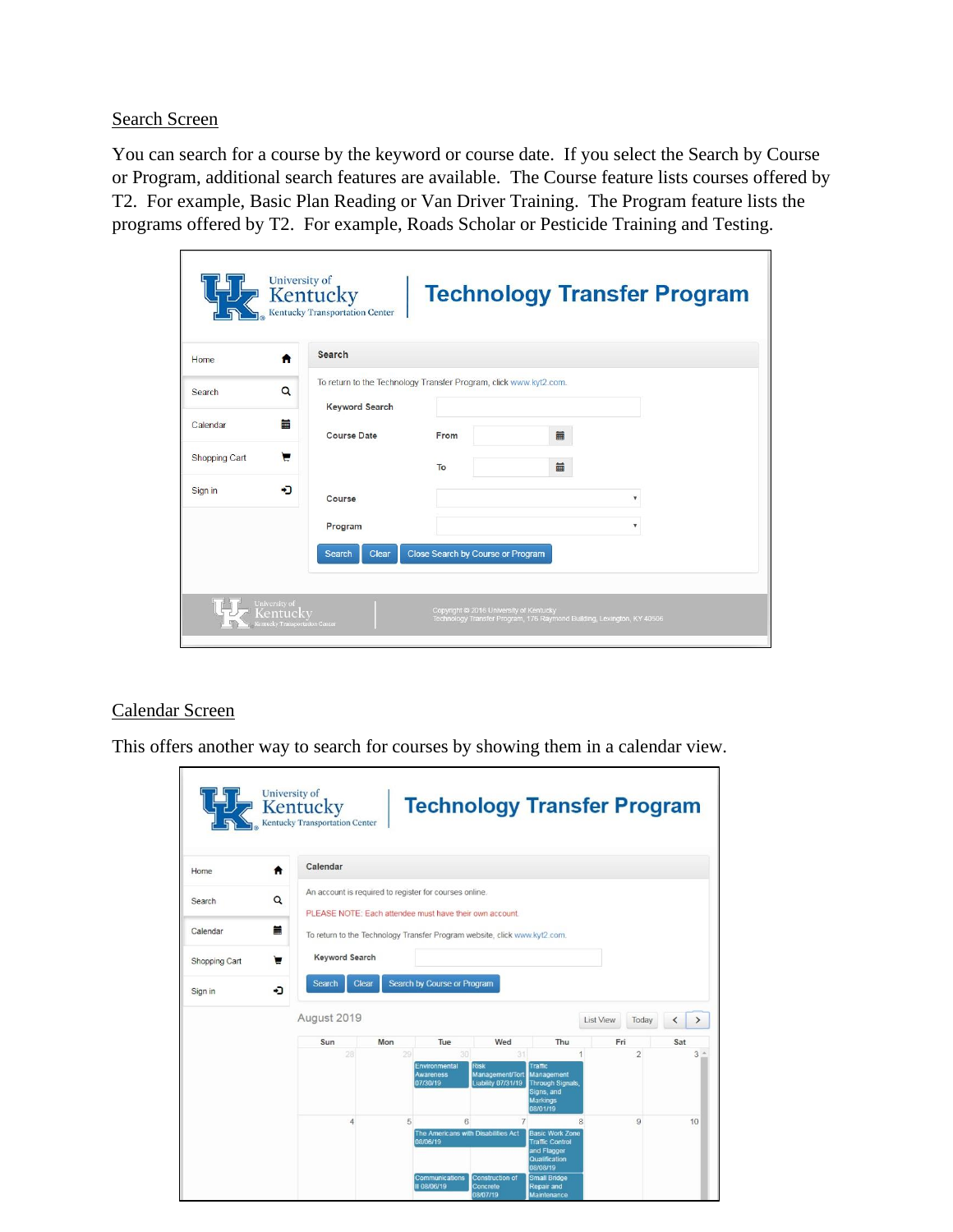## Online Registration Process

#### **Registration**

To register for a course, click the course name. This will open a pop-up window that shows the detailed course information. Select the appropriate fee from the dropdown. Click Add to Cart.

| CONC080719                                          | <b>Start Date</b><br>Wednesday, August 7 2019         | <b>End Date</b><br>Wednesday, August 7 2019 |  |
|-----------------------------------------------------|-------------------------------------------------------|---------------------------------------------|--|
| Fee                                                 | Local Government Registration Fee                     | $95.00 -$                                   |  |
|                                                     | <b>Local Government Registration Fee</b>              | 95.00                                       |  |
| Overview                                            | State/Industry Registration Fee                       | 115.00                                      |  |
|                                                     | Kentucky Dam Village State Resort Park, Gilbertsville |                                             |  |
| Location                                            |                                                       |                                             |  |
| 111 Administration Drive<br>Gilbertsville, KY 42044 | Kentucky Dam Village State Resort Park, Gilbertsville |                                             |  |
| <b>Instructors</b>                                  |                                                       |                                             |  |
|                                                     |                                                       |                                             |  |
| Mr. Mark Mudd                                       |                                                       |                                             |  |
| Credits                                             |                                                       |                                             |  |

This will add the course to your shopping cart. You should see the Shopping Cart information at the top of the page. You may now continue searching for courses and adding them to your cart, or you may proceed to checkout. To proceed to checkout, click the Shopping Cart tab on the left or the Shopping Cart message at the top of the page.

|                      |          | University of<br>Kentucky<br><b>Technology Transfer Program</b><br>Kentucky Transportation Center                 |
|----------------------|----------|-------------------------------------------------------------------------------------------------------------------|
| Home.                | n        | ▼ EShopping Cart (1 Item)                                                                                         |
| Search               | $\alpha$ | Calendar                                                                                                          |
| Calendar             | m        | An account is required to register for courses online.<br>PLEASE NOTE: Each attendee must have their own account. |
| <b>Shopping Cart</b> | e        | To return to the Technology Transfer Program website, click www.kyt2.com.                                         |
| Sign in              | ٠D       | <b>Keyword Search</b>                                                                                             |
|                      |          | <b>Search</b><br>Search by Course or Program<br>Clear                                                             |

To complete checkout, you must be signed into the system. If you are not signed in, then a popup window will open for you to either log in or create a new account. Again, each attendee must have their own account with their own unique email address.